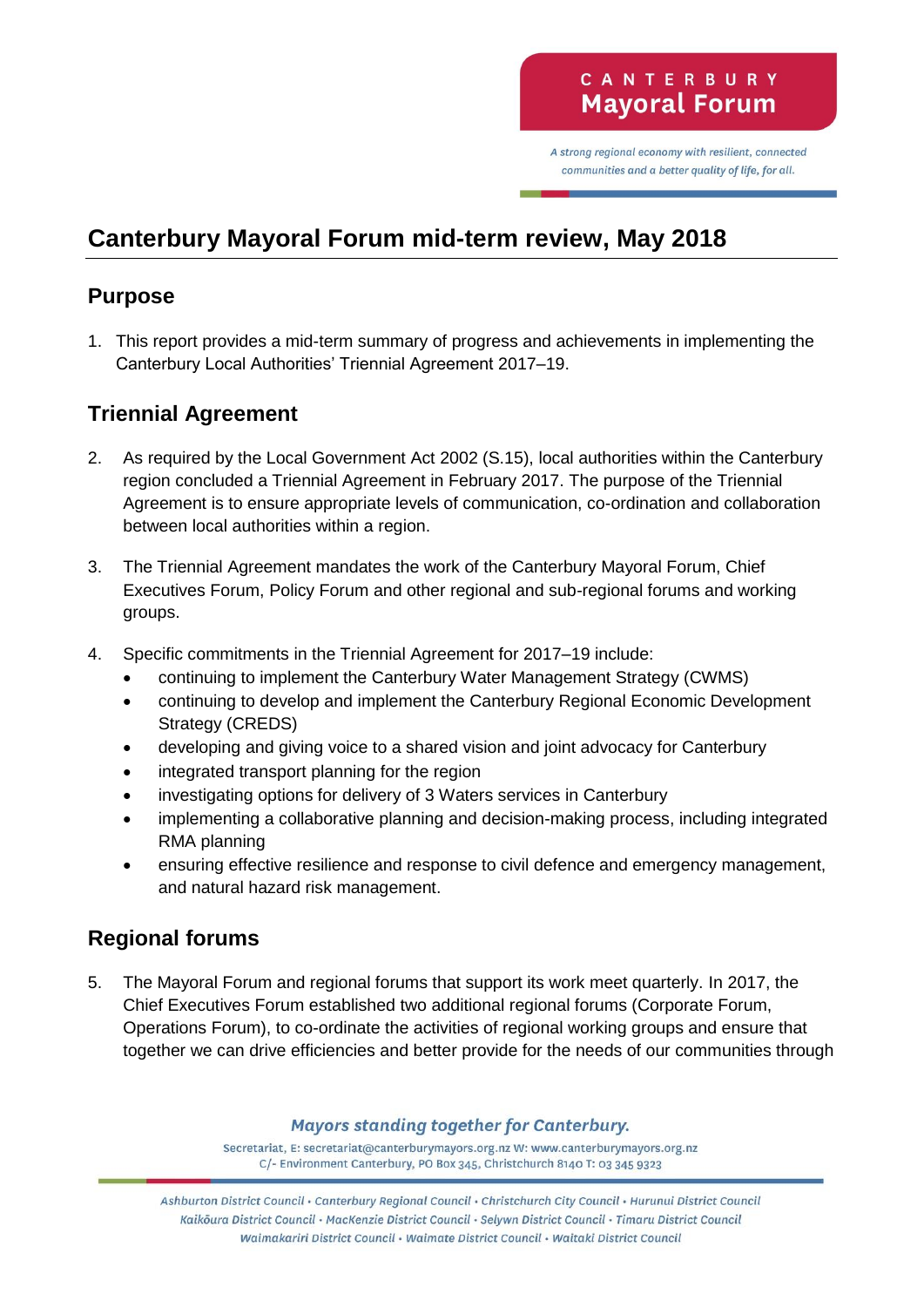the provision of good quality local infrastructure, local public services and performance of regulatory functions (Local Government Act 2002, S.10).

6. As agreed in the Mayoral Forum Charter of Purpose, the five regional forums are supported by a permanent secretariat hosted by Environment Canterbury: 2 FTE staff (funded through the regional general rate) and a CREDS Project Manager (fixed term, funded by the Regional Growth Programme).



- 7. In this local government term, the Mayoral Forum has extended standing invitations to attend its meetings to:
	- Helen Wyn, Senior Regional Official for Canterbury (Department of Internal Affairs)
	- Lisa Tumahai, Kaiwhakahaere, Te Rūnanga o Ngāi Tahu
	- Joanna Norris, Chief Executive, ChristchurchNZ.
- 8. In February 2017, the Mayoral Forum approved a three-year work programme. The Chief Executives Forum oversees implementation of the work programme, and reports quarterly to the Mayoral Forum. The CREDS Project Manager reports bi-monthly to MBIE on the implementation of projects funded by central government, and quarterly to the Chief Executives and Mayoral Forums.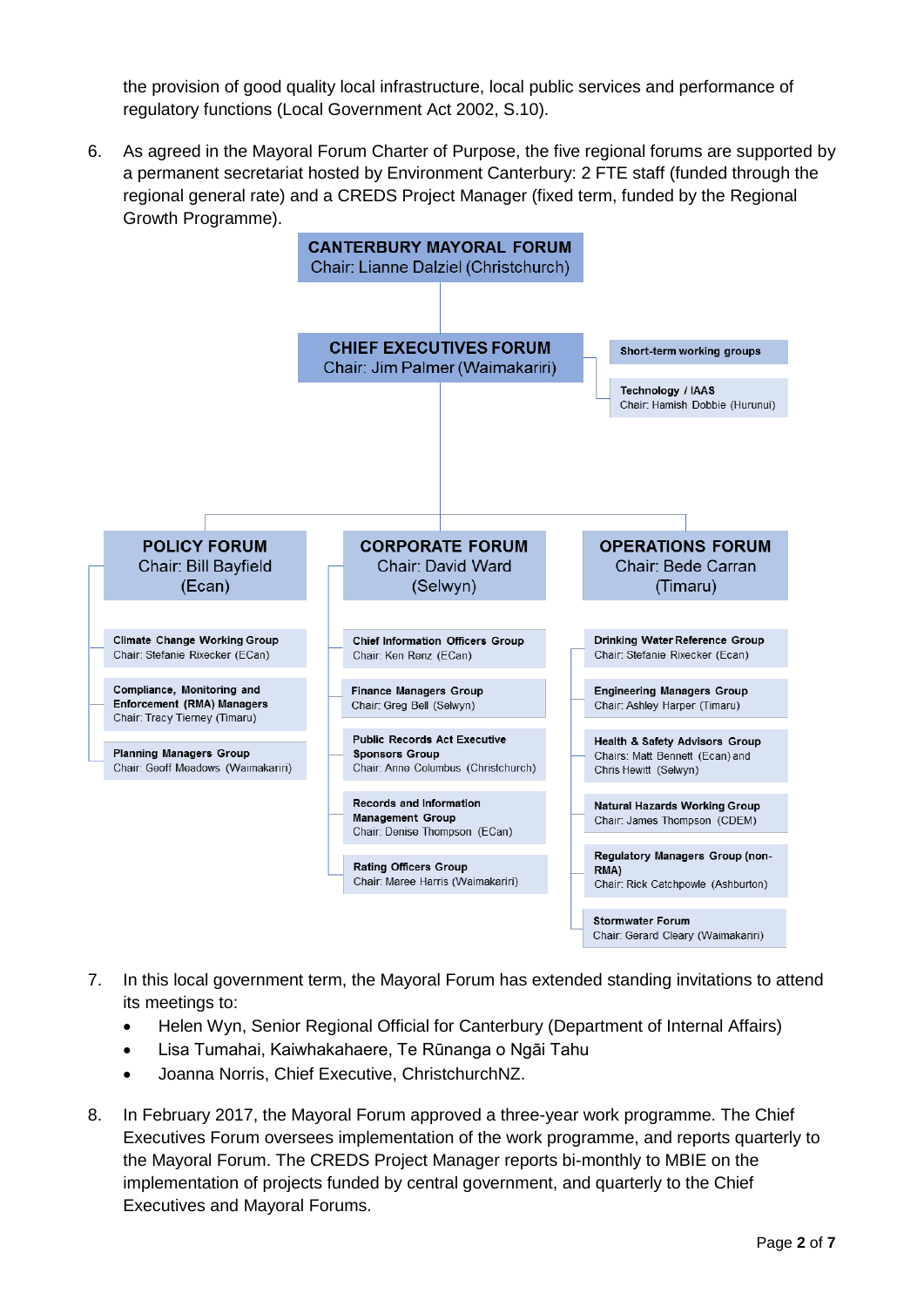# **Canterbury Water Management Strategy (CWMS)**

- 9. The Mayoral Forum continues to oversee the implementation of the CWMS, which it initiated and adopted in 2009. Environment Canterbury collates a quarterly update report on the CWMS to the Chief Executives and Mayoral Forums.
- 10. The Forum is currently developing intermediary targets (2025, 2030) for the period 2020– 2040, to ensure the CWMS continues to be 'fit for the future'. An initial report was considered by the Mayoral Forum in May 2018, with a final report to be presented in April 2019.

### **Leading regional development in Canterbury**

#### **Refreshing the CREDS**

-

11. The Mayoral Forum reviewed and revised the Canterbury Regional Economic Development Strategy (CREDS) first launched in August 2015, and launched a refreshed strategy for the 2017–19 local government term in June 2017.

#### **Leveraging central government funding**

12. Between local body elections in October 2016 and May 2018, the Mayoral Forum has leveraged, or helped leverage, \$7,267,239 in central government funding for regional development projects in Canterbury.

| <b>Project</b>                                   |              | <b>Funding received</b> |
|--------------------------------------------------|--------------|-------------------------|
| <b>CREDS 'accelerator projects', June 2017</b>   |              | \$2,185,000             |
| <b>Additional CREDS projects, April 2018</b>     |              | \$200,000               |
| Tourism infrastructure co-funding, November 2016 |              | \$988,335               |
| Tourism infrastructure co-funding, June 2017     |              | \$1,194,254             |
| Tourism infrastructure co-funding, December 2017 |              | \$2,699,650             |
|                                                  | <b>TOTAL</b> | \$7,267,239             |

13. Through its partnership with the Regional Growth Programme, the Mayoral Forum secured central government funding of \$2.185m for 11 'accelerator projects' to kick start implementation of the refreshed CREDS launched in June 2017.<sup>1</sup>

|    | <b>Project</b>                                                         | <b>Funding received</b> |
|----|------------------------------------------------------------------------|-------------------------|
|    | Strategic policy analysis and advice, regional transport               | \$100,000               |
| 2. | Cell phone and broadband coverage mapping                              | \$80,000                |
| 3. | Encouraging rural broadband uptake and use                             | \$65,000                |
| 4. | <b>Youth transitions</b>                                               | \$130,000               |
| 5. | <b>Job Ready Programme</b>                                             | \$40,000                |
| 6. | Improve productivity (contract over five years with<br>ChristchurchNZ) | \$1,000,000             |

<sup>1</sup> As at May 2018, contracts have been let and work is underway on projects 1– 7, and 9–11; work is complete on project 10; project 8 is being pursued through conversations with KiwiRail, NZTA, the Ministry of Transport, Treasury, the Ministry of Business, Innovation and Employment (MBIE) and ChristchurchNZ.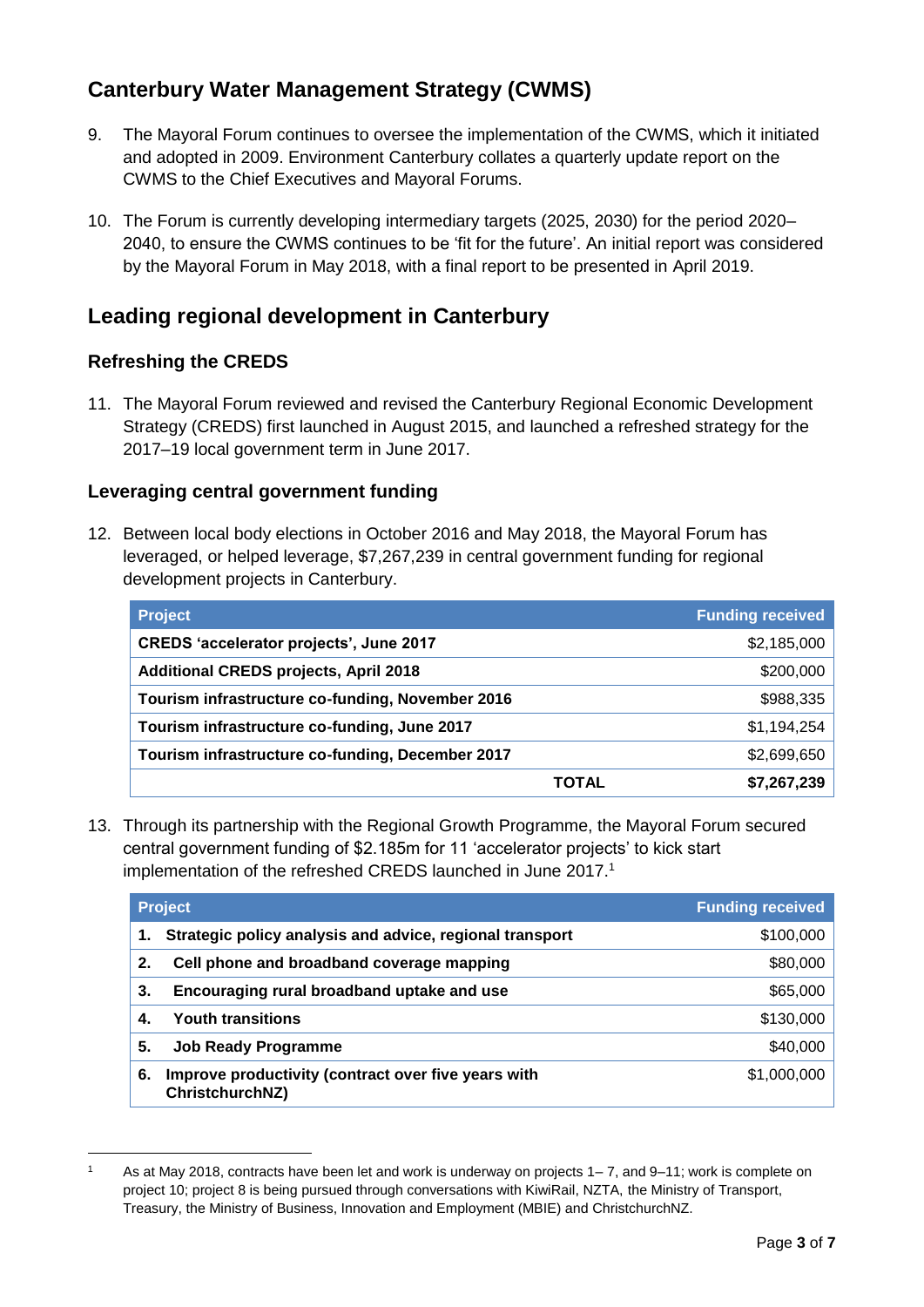| <b>Project</b> |                                                                                             | <b>Funding received</b> |
|----------------|---------------------------------------------------------------------------------------------|-------------------------|
| 7.             | High-value manufacturing (contract over four years with<br><b>University of Canterbury)</b> | \$450,000               |
| 8.             | Rail passenger services south of Christchurch - feasibility<br>study                        | \$50,000                |
| 9.             | <b>CREDS project management</b>                                                             | \$150,000               |
| 10.            | <b>CREDS indicators reporting</b>                                                           | \$10,000                |
| 11.            | <b>Canterbury brand story</b>                                                               | \$110,000               |
|                | TOTAL                                                                                       | \$2,185,000             |

- 12. In addition, central government funding has been sought and provisionally obtained (May 2018) for:
	- seed funding for an Agritech Pavilion at the NZ Agricultural Show in Christchurch in November 2018 (\$50,000)
	- development of a web-based shared major events calendar for Canterbury and the South Island (\$150,000).
- 13. The Mayoral Forum supported applications from Canterbury councils to central government's co-funding of tourism infrastructure in 2016 and 2017.
	- In November 2016, the Kaikōura, Mackenzie and Timaru District Councils secured a total of \$988,335 from round one of the Regional Mid-sized Tourism Facilities Grant Fund – 32% of the total distribution of \$3,050,000.
	- In June 2017, the Ashburton, Hurunui, Mackenzie and Waitaki District Councils secured a total of \$1,194,254 from round two of the Regional Mid-sized Tourism Facilities Grant Fund – 23% of the total allocation of \$5,233,336.
	- In December 2017, the Hurunui, Selwyn and Mackenzie District Councils secured a total of \$2,699,650 from the Tourism Infrastructure Fund – 19% of the total allocation of \$14,222,594.
- 14. The Forum has similarly supported member councils with applications to the 2018 funding round for the Tourism Infrastructure Fund.
- 15. The Chief Executives Forum and Regional Forums Secretariat provide co-ordination, advice and support to Canterbury expressions of interest in and applications to the Government's Provincial Growth Programme and 1b Trees Programme.

#### **Understanding our changing population**

- 16. In 2017, the regional forums secretariat supported CREDS partner, the Committee for Canterbury, with analysis of population change and projected trends. This informed the Committee's project, [Canterbury @ 1.5M,](http://canterburyatonepointfive.co.nz/) which seeks to stimulate and facilitate public debate on population policy for Christchurch and Canterbury.
- 17. Data and analysis of population change in Canterbury is hosted on the regional council's website at<https://www.ecan.govt.nz/population>

#### **Supporting global awareness, tourism and trade**

18. For the last two years, the Mayoral Forum has supported the University of Canterbury with applications to the Prime Minister's Scholarship for Asia for a programme in which students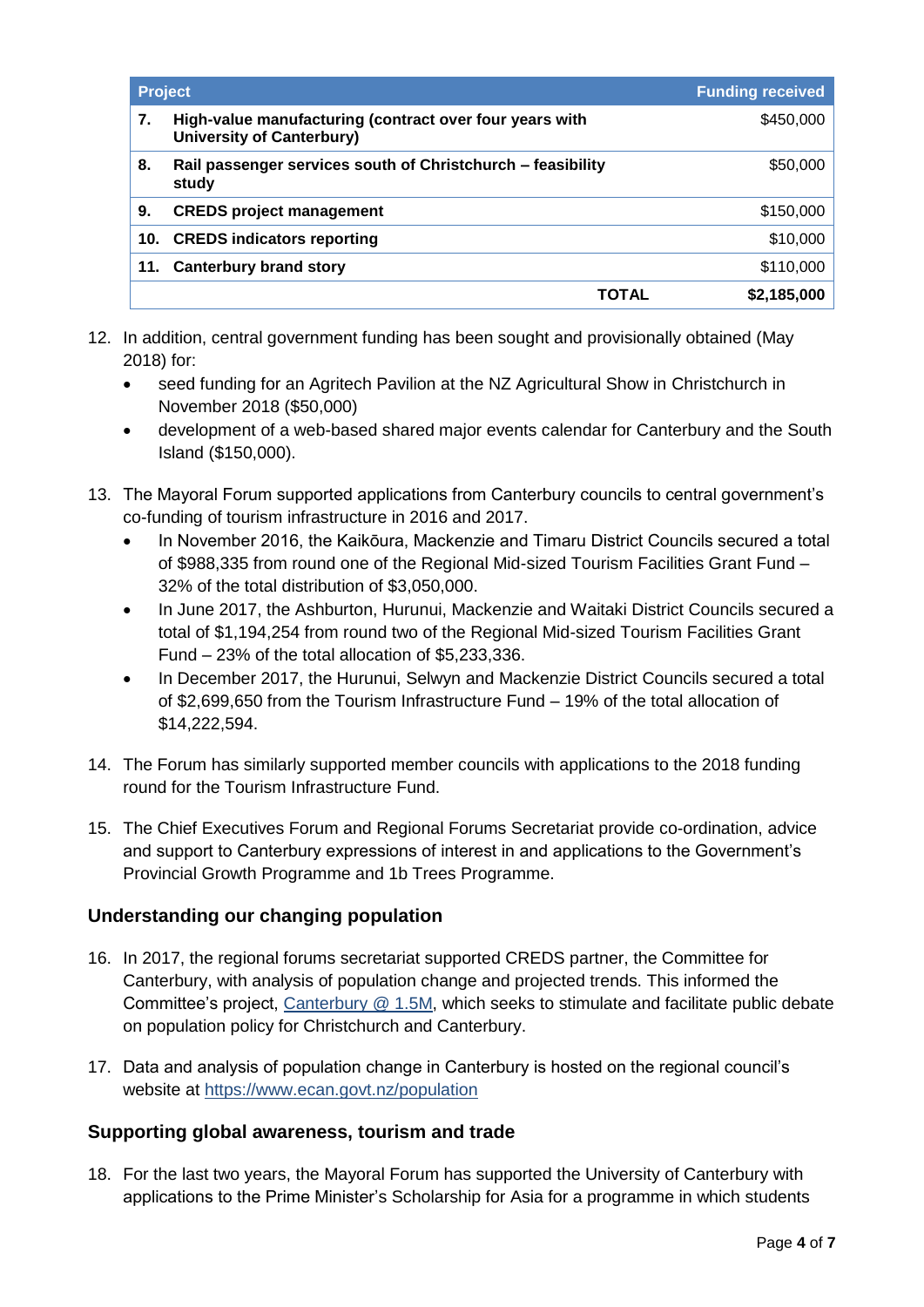visit China undertake research projects there. This has delivered research reports for the Mayoral Forum on:

- the different ways young Chinese 'free and independent' travellers hear about and find information on New Zealand and Canterbury, and the online channels they prefer to use
- migration intentions of young, highly skilled Chinese students.
- 19. Education partnerships are in place between Canterbury and Nagano Prefecture, Japan. In this term, the Mayoral Forum is investigating options to develop and extend Canterbury's relationship with Nagano Prefecture, 'region-to-region'.

### **Standing together for Canterbury**

- 20. The Canterbury Policy Forum monitors central government policy and regulatory initiatives impacting on Canterbury and co-ordinates the development of regional submissions for the approval of the Mayoral Forum.
- 21. The following table summarises Mayoral Forum engagement and advocacy since October 2016.

| <b>Date</b>     | <b>Audience</b>                                                                             | <b>Subject</b>                                                                                                                                                                                                                                             |
|-----------------|---------------------------------------------------------------------------------------------|------------------------------------------------------------------------------------------------------------------------------------------------------------------------------------------------------------------------------------------------------------|
| Oct 2016        | <b>Commerce Select</b><br>Committee                                                         | Telecommunications (Property Access and Other<br>Matters) Amendment Bill                                                                                                                                                                                   |
| <b>Nov 2016</b> | Minister of Economic<br>Development                                                         | refresh of CREDS - and transitioning away from<br>$\bullet$<br>a rebuild economy<br>regional transport planning<br>٠<br>Canterbury brand story<br>visitor strategy<br>$\bullet$<br>value-added production and advocacy for the<br>$\bullet$<br>Lincoln Hub |
| <b>Jan 2017</b> | <b>Health Select Committee</b>                                                              | Health (Fluoridation of Drinking Water) Amendment<br>Bill                                                                                                                                                                                                  |
| <b>Feb 2017</b> | <b>Minister for Tertiary</b><br>Education, Skills and<br>Employment; Minister of<br>Finance | Funding to secure the Lincoln Hub                                                                                                                                                                                                                          |
| <b>May 2017</b> | Ministry for the Environment                                                                | Submission on Clean Water Consultation 2017                                                                                                                                                                                                                |
| <b>May 2017</b> | Lyttelton Port of<br>Christchurch                                                           | Welcoming investment in a cruise ship berth                                                                                                                                                                                                                |
| <b>May 2017</b> | Crown Fibre Holdings Ltd                                                                    | Meeting to discuss fast broadband in rural<br>Canterbury                                                                                                                                                                                                   |
| <b>Jun 2017</b> | Minister of Local<br>Government                                                             | Government inquiry into Havelock North drinking<br>water contamination incident                                                                                                                                                                            |
| <b>Jun 2017</b> | Prime Minister; Minister of<br>Immigration                                                  | Immigration policy                                                                                                                                                                                                                                         |
| <b>Jun 2017</b> | Political party leaders                                                                     | Immigration and the 2017 General Election                                                                                                                                                                                                                  |
| <b>Jul 2017</b> | <b>Canterbury Regional</b><br><b>Transport Committee</b>                                    | Timing of National Land Transport Programme                                                                                                                                                                                                                |
| Aug 2017        | <b>Local Government</b><br>Commission                                                       | Informal discussion of the work of the LGC                                                                                                                                                                                                                 |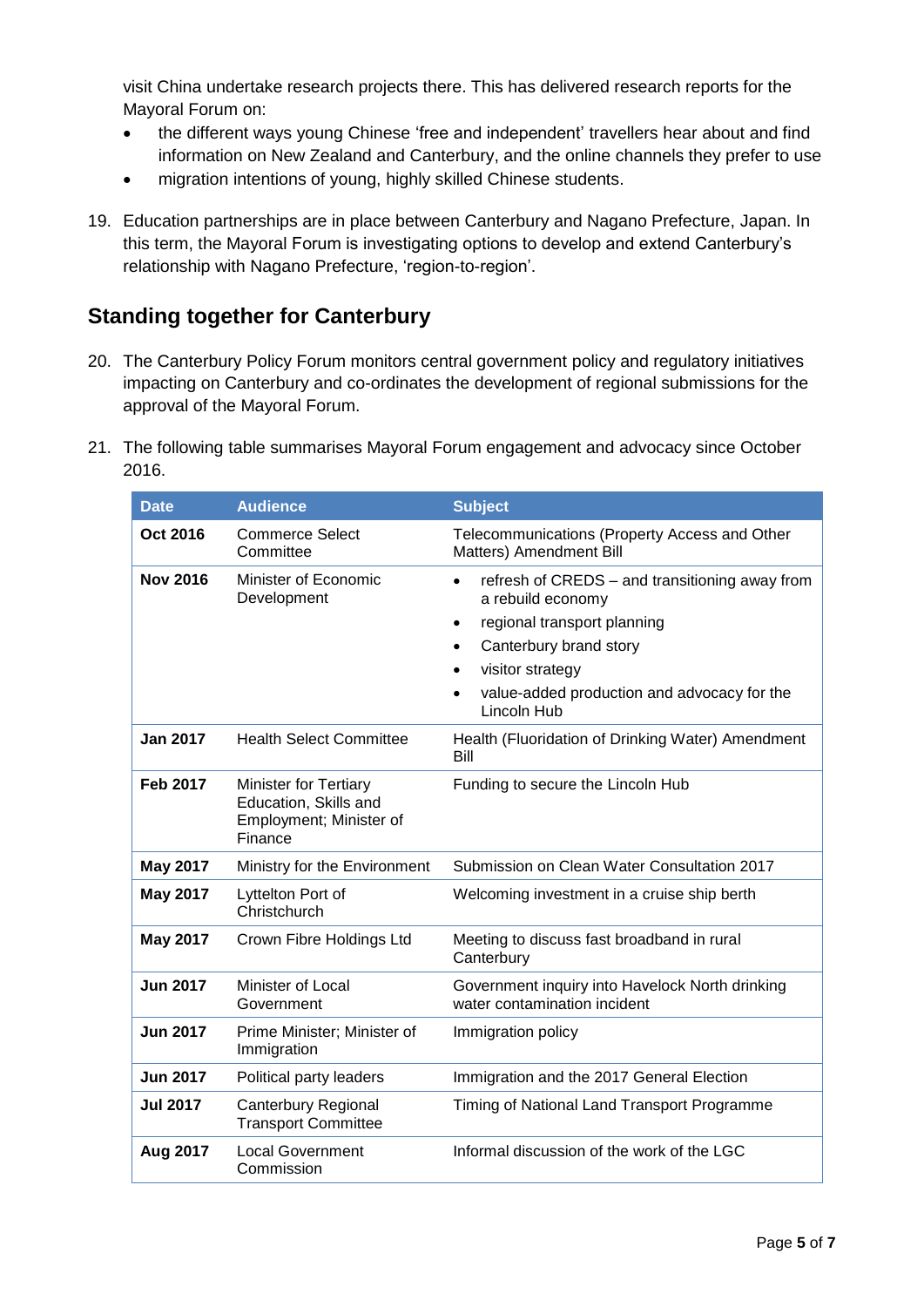| <b>Date</b>       | <b>Audience</b>                                             | <b>Subject</b>                                                                                                                                                                                                  |
|-------------------|-------------------------------------------------------------|-----------------------------------------------------------------------------------------------------------------------------------------------------------------------------------------------------------------|
| Oct 2017          | Electorate and List MPs in<br>Canterbury                    | Congratulations and introducing the Mayoral Forum,<br>its work and priorities                                                                                                                                   |
| <b>Nov 2017</b>   | <b>Incoming Ministers</b>                                   | Briefing letters introducing the Mayoral Forum, its<br>work and priorities                                                                                                                                      |
| <b>Mar 2018</b>   | <b>Minister for Government</b><br><b>Digital Services</b>   | Informal discussion with Mayoral Forum and<br>stakeholders of priorities and opportunities in the<br>CREDS digital connectivity work programme                                                                  |
| Mar - May<br>2018 | Minister of Agriculture                                     | Mycoplasma bovis response                                                                                                                                                                                       |
| Apr 2018          | Minister of Immigration                                     | Government policies on immigration and<br>international education                                                                                                                                               |
| <b>May 2018</b>   | Governance and<br><b>Administration Committee</b>           | Submission on Local Government (Community Well-<br>being) Amendment Bill                                                                                                                                        |
| <b>May 2018</b>   | Ministry of Business,<br>Innovation & Employment            | Letter of support for applications to the Tourism<br>Infrastructure Fund 2018 funding round from<br>Christchurch City Council and the Kaikōura,<br>Waimakariri, Selwyn, Timaru and Waitaki District<br>Councils |
| <b>May 2018</b>   | <b>New Zealand National</b><br><b>Commission for UNESCO</b> | Letters of support for the Waitaki Whitestone and<br>Banks Peninsula Geoparks to become members of<br>the UNESCO Global Geoparks Network                                                                        |
| <b>May 2018</b>   | Minister of Tourism                                         | Development of a tourism destination management<br>strategy, and design and implementation of the<br>proposed international visitor tourism and<br>conservation levy                                            |
| <b>May 2018</b>   | Minister of Health                                          | Release of Government Response to the Havelock<br>North Drinking Water Inquiry                                                                                                                                  |

22. In December 2017, the Mayoral Forum identified central government policies on immigration and international education as a priority for its analysis and advocacy in 2018. The Mayoral Forum is working with the Canterbury Employers' Chamber of Commerce, BusinessNZ, ChristchurchNZ and international education providers to engage with central government officials and Ministers on policy options that will work for regional New Zealand (particularly the South Island), as well as for the country as a whole.

### **Better local services**

- 23. Through its regional forums, Canterbury local authorities are investigating and/or working together on:
	- options for delivering valuation and rating services
	- 3 Waters managed by Canterbury local authorities
	- engineering services and subdivision standards
	- regulatory co-ordination supported by a Compliance, Monitoring and Enforcement regional working group of senior regulatory managers established in February 2018
	- contaminated land shared services
	- managing natural hazards
	- climate change adaptation
	- infrastructure as a service and common technology platforms
	- public records management.